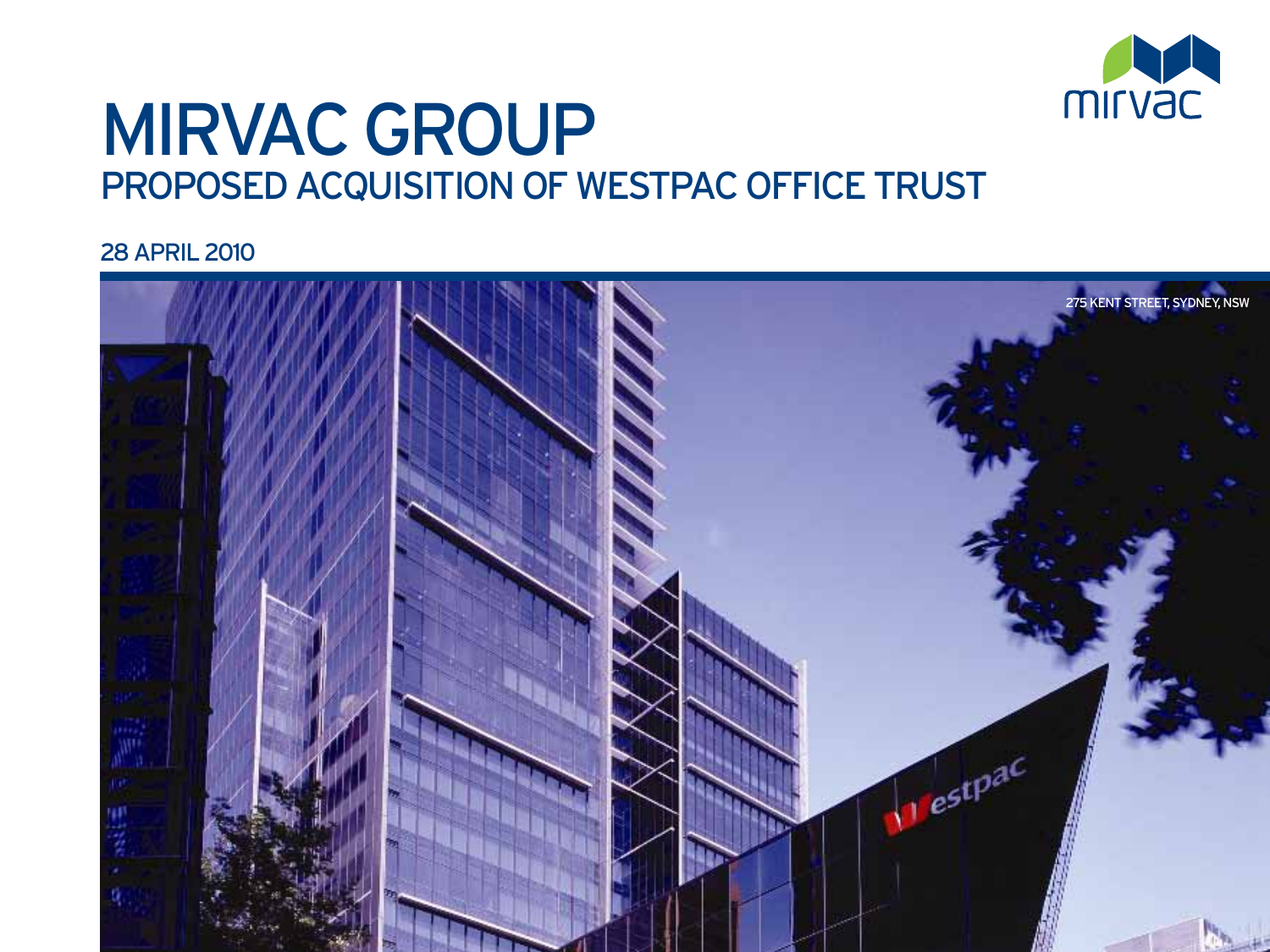## Important Notice and Disclaimer



Mirvac Group comprises Mirvac Limited ABN 92 003 280 699 and Mirvac Property Trust ARSN 086 780 645. This presentation ("Presentation") has been prepared by Mirvac Limited and Mirvac Funds Limited (ABN 70 002 561 640, AFSL number 233121) as the responsible entity of Mirvac Property Trust (collectively "Mirvac" or "Mirvac Group"). Mirvac Limited is the issuer of Mirvac Limited ordinary shares and Mirvac Funds Limited is the issuer of Mirvac Property Trust ordinary units, which are stapled together as Mirvac Group stapled securities.

#### **Summary information**

This Presentation contains summary information about Mirvac Group and its activities and the proposed trust scheme for Westpac Office Trust ("WOT") (the "Offer") current as at 28 April 2010. The information in this Presentation is subject to change without notice, does not purport to be complete or comprehensive and is provided only for the purposes of gaining a general understanding of the proposed Offer, and does not purport to summarise all information that an investor should consider when making an investment decision. It should be read in conjunction with Mirvac Group's other periodic and continuous disclosure announcements lodged with the Australian Securities Exchange, which are available at www.asx.com.au, and the explanatory memorandum that is expected to be sent to eligible WOT unitholders and instalment receipt ("IR") holders on or around 11 June 2010 ("Explanatory Memorandum"). The Explanatory Memorandum will be available to WOT unitholders and IR holders at www.westpacfunds.com.au when available.

To the maximum extent permitted by law, Mirvac, its affiliates, officers, employees, agents and advisors do not make any warranty, express or implied, as to the currency, accuracy, reliability or completeness of the information in this Presentation and disclaim all responsibility and liability for the information (including, without limitation, liability for negligence). Only the final Explanatory Memorandum, when available, may be relied upon in relation to the Offer.

#### **Not financial product advice**

This Presentation is not financial advice or a recommendation to acquire Mirvac Group stapled securities, to sell WOT units or IRs or participate in the Offer and has been prepared without taking into account the objectives, financial situation or needs of individuals. Before making an investment decision prospective investors should consider the Explanatory Memorandum and the appropriateness of the information in this Presentation and the Explanatory Memorandum having regard to their own objectives, financial situation and needs and seek such legal, financial and/or taxation advice as they deem necessary or appropriate to their jurisdiction. Mirvac Limited is not licensed to provide financial product advice in respect of Mirvac Limited shares or Mirvac Group stapled securities. Cooling off rights do not apply to the acquisition of Mirvac Group stapled securities.

To the extent that general financial product advice in respect of the acquisition of Mirvac Property Trust units as a component of Mirvac Group stapled securities or the disposal of WOT units or IRs is provided in this Presentation, it is provided by Mirvac Funds Limited. Mirvac Funds Limited and its related bodies corporate, and their associates, will not receive any remuneration or benefits in connection with that advice. Directors and employees of Mirvac Funds Limited do not receive specific payments of commissions for the authorised services provided under its Australian Financial Services Licence. They do receive salaries and may also be entitled to receive bonuses, depending upon performance. Mirvac Funds Limited is a wholly owned subsidiary of Mirvac Limited.

#### **Financial data**

All dollar values are in Australian dollars (A\$) and financial data is presented for the half year end 31 December 2009 unless otherwise stated. For example, this Presentation presents gearing ratios for Mirvac Group, which are calculated in accordance with Mirvac Group's debt covenants.

These measures are not measures of or defined terms of financial performance, liquidity or value under AIFRS or U.S. GAAP. Moreover, certain of these measures may not be comparable to similarly titled measures of other companies.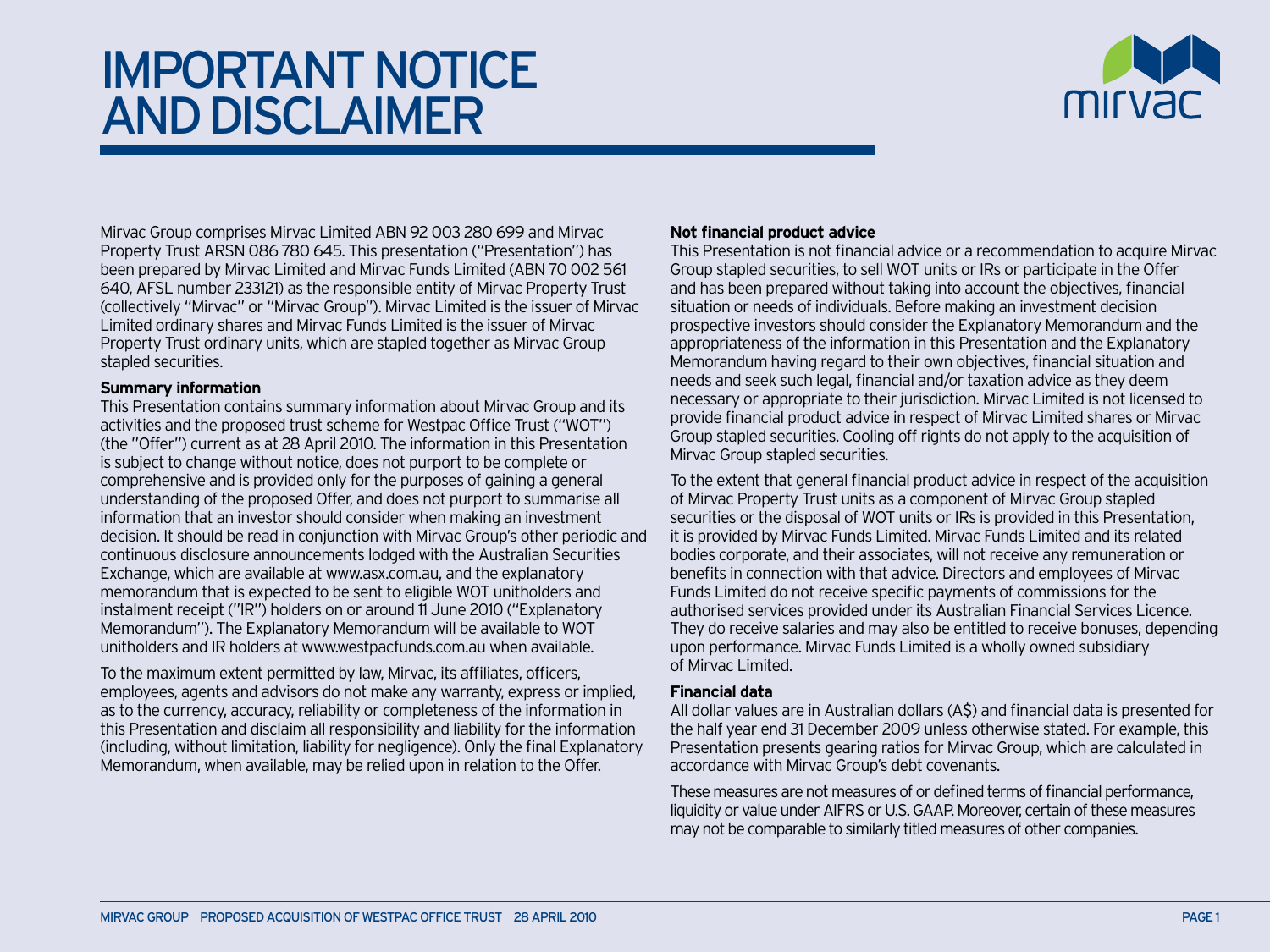## Important Notice and Disclaimer



#### **Future performance**

This Presentation contains certain "forward looking" statements. The words "anticipated", "expected", "projections", "forecast", "estimates", "could", "may", "target", "consider" and "will" and other similar expressions are intended to identify forward looking statements. Forward looking statements, opinions and estimates provided in this Presentation are based on assumptions and contingencies which are subject to change without notice, as are statements about market and industry trends, which are based on interpretations of current market conditions. Forward-looking statements including projections, indications or guidance on future earnings or financial position and estimates are provided as a general guide only and should not be relied upon as an indication or guarantee of future performance.

There can be no assurance that actual outcomes will not differ materially from these statements. To the full extent permitted by law, Mirvac Group and its directors, officers, employees, advisers, agents and intermediaries disclaim any obligation or undertaking to release any updates or revisions to the information to reflect any change in expectations or assumptions.

An investment in Mirvac Group stapled securities is subject to investment and other known and unknown risks, some of which are beyond the control of Mirvac Group, including possible delays in repayment and loss of income and principal invested. Please see the risks section of the Explanatory Memorandum (when issued) for further details. Mirvac does not guarantee any particular rate of return or the performance of Mirvac Group nor do they guarantee the repayment of capital from Mirvac Group or any particular tax treatment. Prospective investors should have regard to the risks outlined in this Presentation.

#### **Past performance**

Past performance information given in this Presentation is given for illustrative purposes only and should not be relied upon as (and is not) an indication of future performance.

#### **Not an offer**

This Presentation is not an offer or an invitation to acquire Mirvac Group stapled securities or any other financial products and is not a prospectus, product disclosure statement or other offering document under Australian law or any other law. It is for information purposes only. The offer to acquire Mirvac Group stapled securities will be made via the Explanatory Memorandum as part of the trust scheme. This Presentation does not constitute an offer to sell, or the solicitation of an offer to buy, any securities in the United States or to any 'US Person' (as defined in Regulation S under the US Securities Act of 1933, as amended ("Securities Act") ("US Person")).

Mirvac Group stapled securities have not been, and will not be, registered under the Securities Act or the securities laws of any state or other jurisdiction of the United States, and may not be offered or sold in the United States or to any US Person without being so registered or pursuant to an exemption from registration.

In This Presentation A Reference To the 'Offer' Is A Reference To The Proposed Acquisition Of All Wot Units and irs From Wot Unitholders and IR holders At The Applicable Record Date By Mirvac To Be Implemented Under A Trust Scheme, That Is Subject To, Amongst Other Things, Approval By A Meeting Of Wot Unitholders.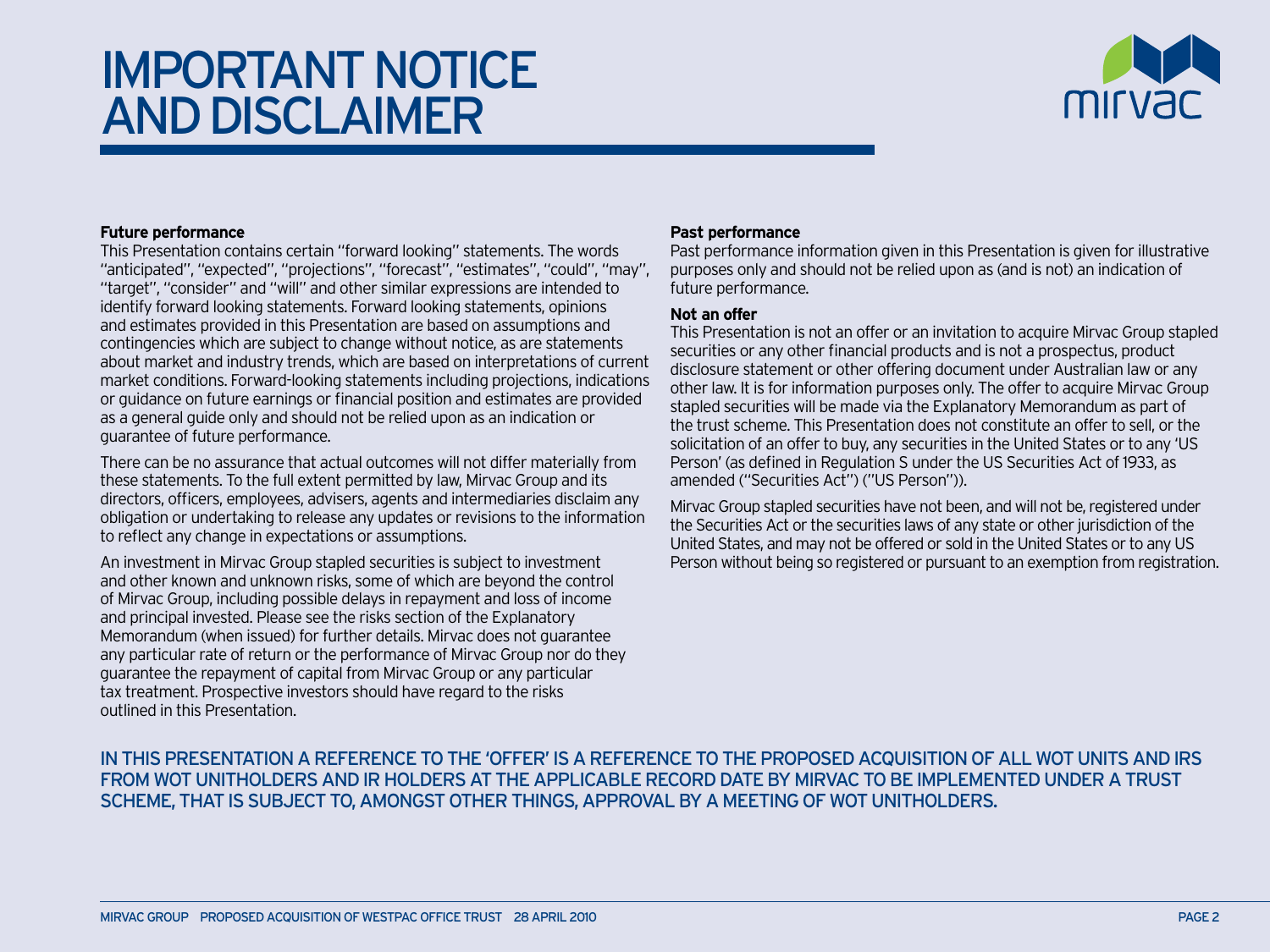## **EXECUTIVE SUMMARY**



- > Mirvac Group ("Mirvac") has made an offer to acquire all of the units and instalment receipts ("IR") in Westpac Office Trust ("WOT") for consideration valued at \$0.86 per WOT unit (the "Offer")
- > Under the Offer, WOT unitholders and IR holders<sup>1</sup> have the option of electing to receive either <sup>2</sup> 100 per cent Mirvac scrip consideration at a ratio of 0.597 Mirvac stapled securities for every one WOT unit held 3, or 0.597 Mirvac IRs for every one WOT IR held ("Scrip Option"), or cash of \$0.86 4 per WOT unit ("Cash Option")
- > The Offer delivers a number of strategic benefits to WOT unitholders and IR holders<sup>1</sup> including:
	- Consideration represents a 14.6 per cent premium to 30 day VWAP<sup>5</sup> and 2.4 per cent premium to NTA<sup>6</sup>
	- Solution to WOT's significant near-term funding challenges
	- Ability to maintain IR structure substantially on the same terms
- > Strategic benefits to existing Mirvac securityholders include:
	- $-$  FY11 Mirvac Property Trust EPS accretion of 3.0 per cent<sup>7,8,9</sup>
	- Improves the quality and metrics of Mirvac's investment portfolio
	- Reinforces Mirvac's position as a top four entity of the S&P/A-REIT 200 index 10
- > The Offer will be implemented via the Scheme ("Scheme") requiring WOT unitholder approval
- > The directors of Westpac Funds Management Limited ("WFML") who are independent of the Westpac Group, have unanimously recommended that WOT unitholders vote in favour of the Scheme, subject to the findings of the independent expert's report and in the absence of a superior proposal.

- 2) If WOT unitholders and IR holders do not make an election they will be deemed to have elected the Scrip Option.
- 3) Based on Mirvac stapled security five day VWAP to 27 April 2010.
- 4) Subject to a cap of \$200 million. In the event that demand for the Cash Option from WOT unitholders and IR holders exceeds \$200 million, the demand exceeding \$200 million will be satisfied via the issue of Mirvac stapled securities valued at \$0.86 per WOT unit (based on Mirvac stapled security five day VWAP to 27 April 2010).
- 5) Prior to exclusive due diligence ASX announcement on 7 April 2010.
- 6) Consequent upon a change of control following the Mirvac offer the \$7.8 million accrued performance fee becomes payable in cash which reduces NTA to \$0.82 per unit.
- 7) Full details of assumptions underlying these calculations will be contained in the Explanatory Memorandum to be provided to eligible WOT unitholders and IR holders on or around 11 June 2010. 8) Assumes all WOT unitholders and IR holders elect to receive the Scrip Option and that Mirvac retires 100 per cent of WOT's debt facilities.
- 9) Post dilution from 14 April 2010 allotment of securities relating to 7 April 2010 equity raising. This assumes \$500 million raised including full \$150 million from Security Purchase Plan ("SPP") (closes on 6 May 2010). 10) Based on market capitalisation as at 27 April 2010.

<sup>1)</sup> WOT unitholders and IR holders with registered addresses outside Australia and New Zealand will, to the extent they would otherwise become entitled to Mirvac stapled securities, have those Mirvac stapled securities sold through the sale facility ("Sale Facility") on their behalf.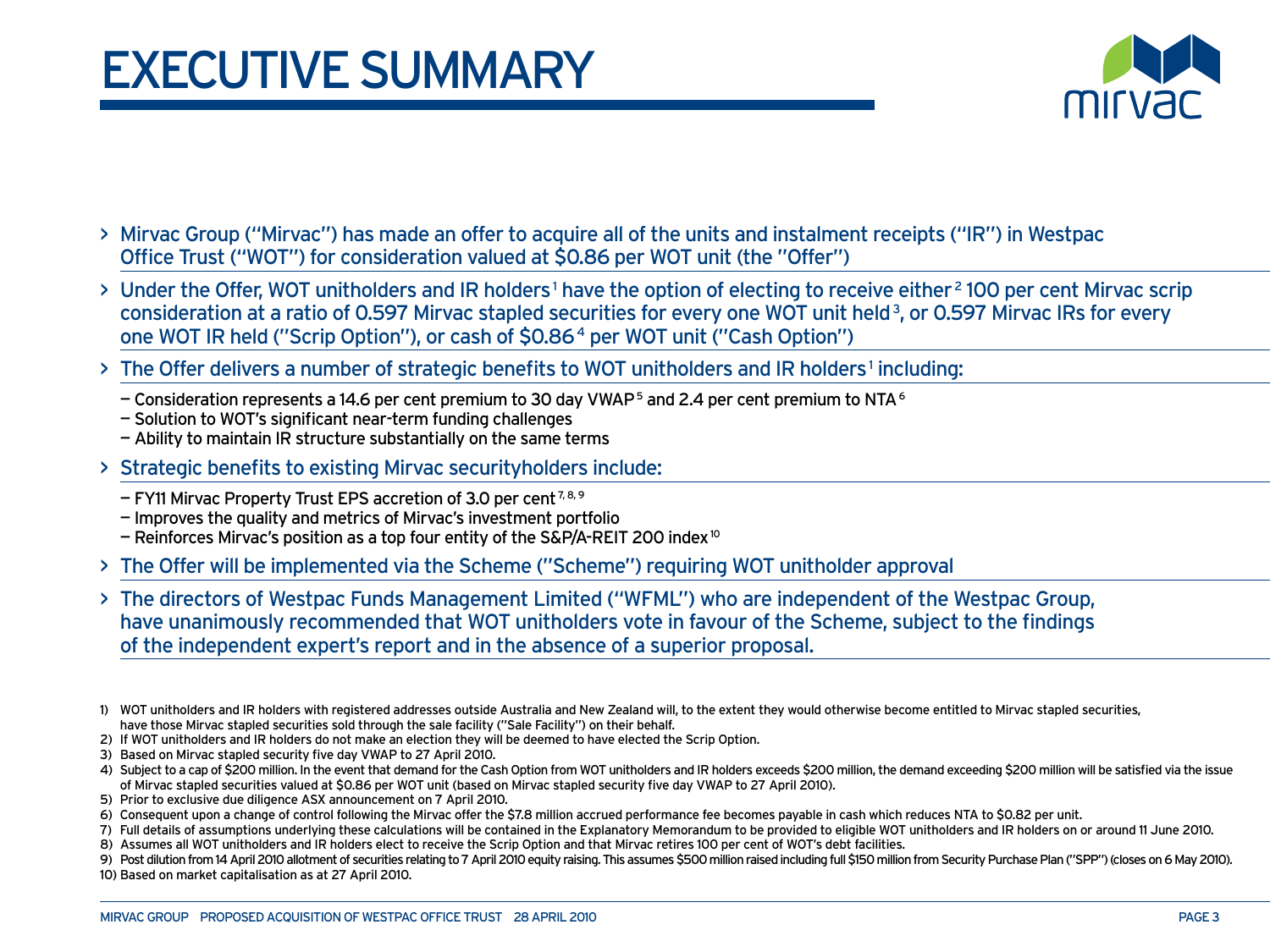

- $>$  WOT unitholders and IR holders<sup>1</sup> will receive consideration valued at \$0.86 per WOT unit<sup>2</sup>
- > WOT unitholders and IR holders<sup>1</sup> will have the option of electing to receive either:<sup>3</sup>
	- Scrip Option 0.597 Mirvac stapled securities for every one WOT unit held or 0.597 Mirvac IRs for every one WOT IR held, valued at \$0.86 per WOT unit<sup>2</sup>; or
	- $-$  Cash Option  $-$  \$0.86 cash per WOT unit  $4$
- > The terms of the Mirvac IRs and associated funding will be substantially similar to those of the WOT IRs
- > All Mirvac stapled securities issued pursuant to the Scheme will rank equally with existing Mirvac stapled securities, with full entitlement to Mirvac's September quarter distribution<sup>5</sup>
- > A Sale Facility will be available to WOT unitholders and IR holders should they wish to sell any Mirvac stapled securities received under the Offer
- > The Offer will be implemented via the Scheme requiring WOT unitholder approval
- > Further details of the Offer will be outlined in the Explanatory Memorandum which is expected to be sent to eligible WOT unitholders and IR holders on or about 11 June 2010
- > As part of the Scheme, and in the event that WOT unitholders approve the Scheme, Westpac will receive \$15 million consideration for agreement to forgo future management fees, transaction and advisory fees and entering into various agreements in relation to the Scheme

<sup>1)</sup> WOT unitholders and IR holders with registered addresses outside Australia and New Zealand will, to the extent they would otherwise become entitled to Mirvac stapled securities, have those Mirvac stapled securities sold through the Sale Facility on their behalf.

<sup>2)</sup> Based on Mirvac stapled security five day VWAP to 27 April 2010.

<sup>3)</sup> If WOT unitholders and IR holders do not make an election they will be deemed to have elected the Scrip Option.

<sup>4)</sup> Subject to a cap of \$200 million. In the event that demand for the Cash Option from WOT unitholders and IR holders exceeds the cap, the demand exceeding \$200 million will be satisfied via the issue of Mirvac stapled securities, valued at \$0.86 per WOT unit (based on Mirvac stapled security five day VWAP to 27 April 2010).

<sup>5)</sup> Assuming implementation at 21 July 2010.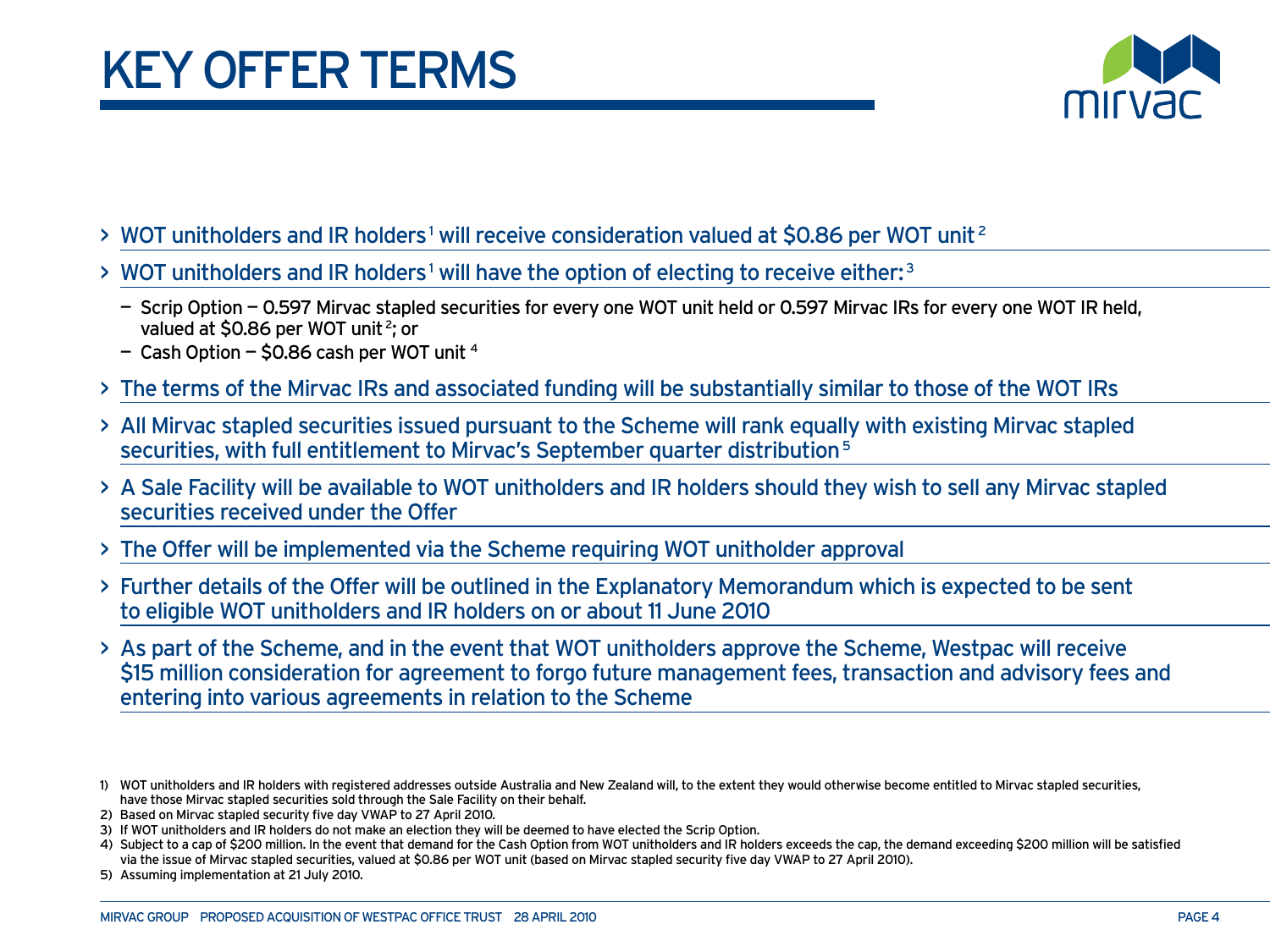## RATIONALE and impact — WOT UNITHOLDERS AND IR HOLDERS



#### > WOT as a stand-alone vehicle currently faces funding challenges:

— 100 per cent of debt matures in calendar year 2011. Cost of debt is currently significantly below market:

- > \$216 million Westpac term debt facility expiring in July 2011 at a margin of 0.65 per cent
- > \$505 million CMBS expiring in November 2011 at a margin of 0.276 per cent
- Higher interest costs are likely to be incurred resulting in a material reduction to WOT earnings and distributions (assuming that WOT is able to refinance its debt at current gearing levels)
- Difficulty in funding future significant development and capital expenditure
- Balance Sheet Gearing at 31 December 2009 of 61.7 per cent (versus pro forma Mirvac Balance Sheet Gearing of 25.2 per cent) 1

Proposed transaction represents a solution to funding challenges via Mirvac's liquidity position of approximately \$1.6 billion<sup>2</sup>

- > The terms of the Mirvac IRs and associated funding will be substantially similar to those of the WOT IRs
- > Pricing of the Offer is attractive when compared with both WOT's trading performance prior to announcement of Mirvac's exclusive due diligence on WOT<sup>3</sup> and NTA  $\frac{5}{2}$ :



Offer price a premium to trading performance and NTA of WOT

#### Trading performance of WOT



1) Assuming \$150 million SPP and all WOT unitholders and IR holders elect to receive the Scrip Option.

2) 31 March 2010 cash on hand plus undrawn debt facilities and \$500 million capital raising.

3) Mirvac announced on 7 April 2010 that it was in exclusive due diligence with WFML for a potential acquisition of all units and IRs in WOT.

4) The Scrip Option equals 0.597 Mirvac stapled securities for every one WOT unit held.

5) Consequent upon a change of control following the Mirvac offer the \$7.8 million accrued performance fee becomes payable in cash which reduces NTA to \$0.82 per unit.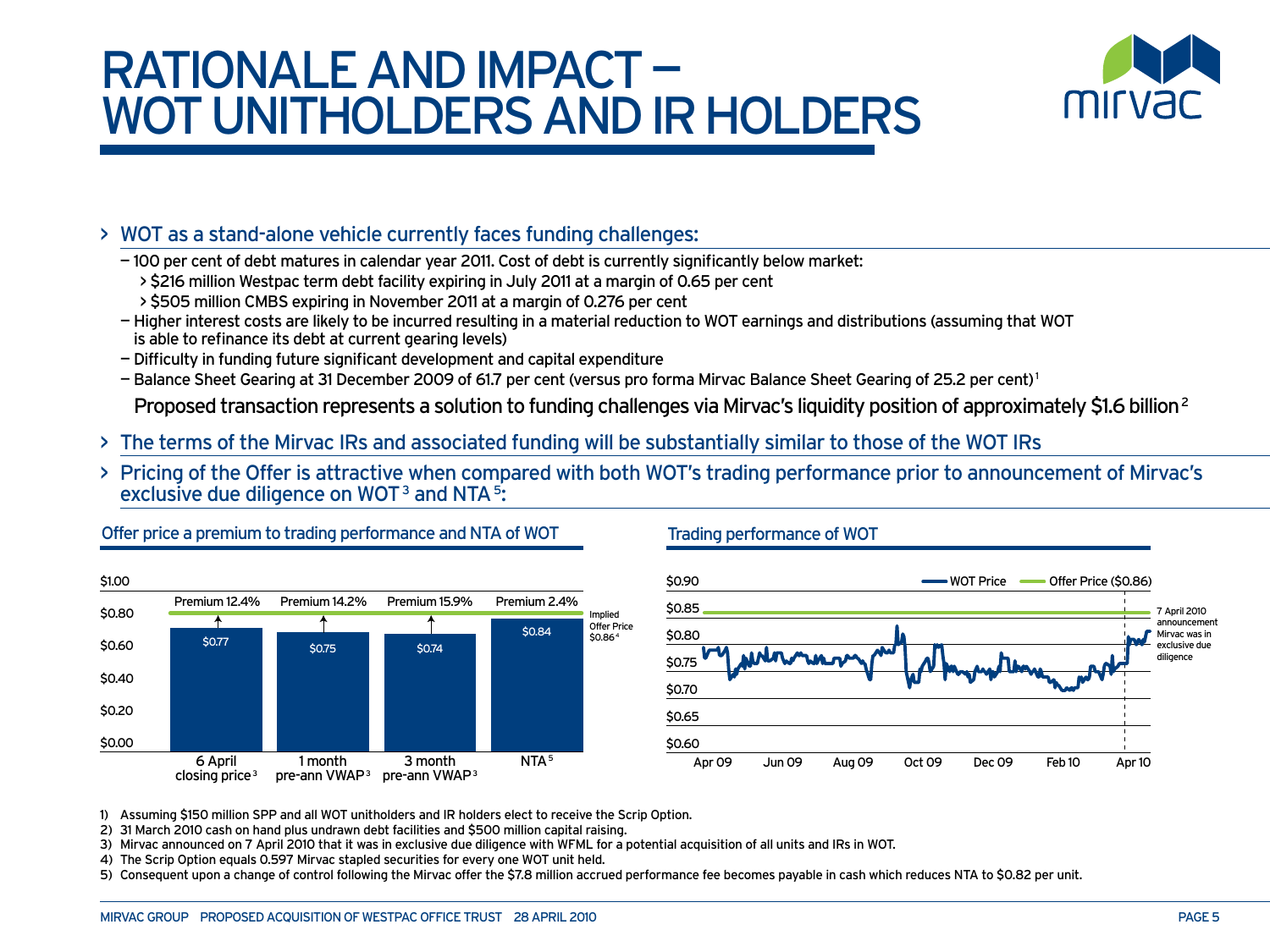## RATIONALE and impact — WOT UNITHOLDERS AND IR HOLDERS



### > Transaction provides an opportunity to become a Mirvac securityholder, benefits of which include:

- $-$  More widely traded investment in a top four entity of the S&P/A-REIT 200 index<sup>1</sup>
- Post transaction conservative Balance Sheet Gearing of 25.2 per cent 2
- Experienced management team and corporate history of 38 years
- Prudent through cycle target NPAT earnings mix of 80 per cent trust and 20 per cent corporate
- > Exposure to potential upside from Mirvac's diversified investment business:
	- Geographic and asset sector diversification
	- Recovery in commercial market fundamentals fuelled by decline in supply, growth in employment and increased business confidence
	- Income diversification across a wider group of Australian investment grade assets

### > Exposure to potential upside from Mirvac's integrated development business:

- Mirvac believes now is an attractive point in Australia's economic and real estate cycle to develop residential and investment assets
- Ability to further develop Woolworths NSO, Norwest via Mirvac's development capabilities: design, construction and development management 3

### > Management efficiencies of WOT portfolio realised via Mirvac Asset Management platform

<sup>1)</sup> Based on market capitalisation as at 27 April 2010.

<sup>2)</sup> Assuming \$150 million SPP and all WOT unitholders and IR holders elect to receive the Scrip Option.

<sup>3)</sup> Subject to agreement with Woolworths.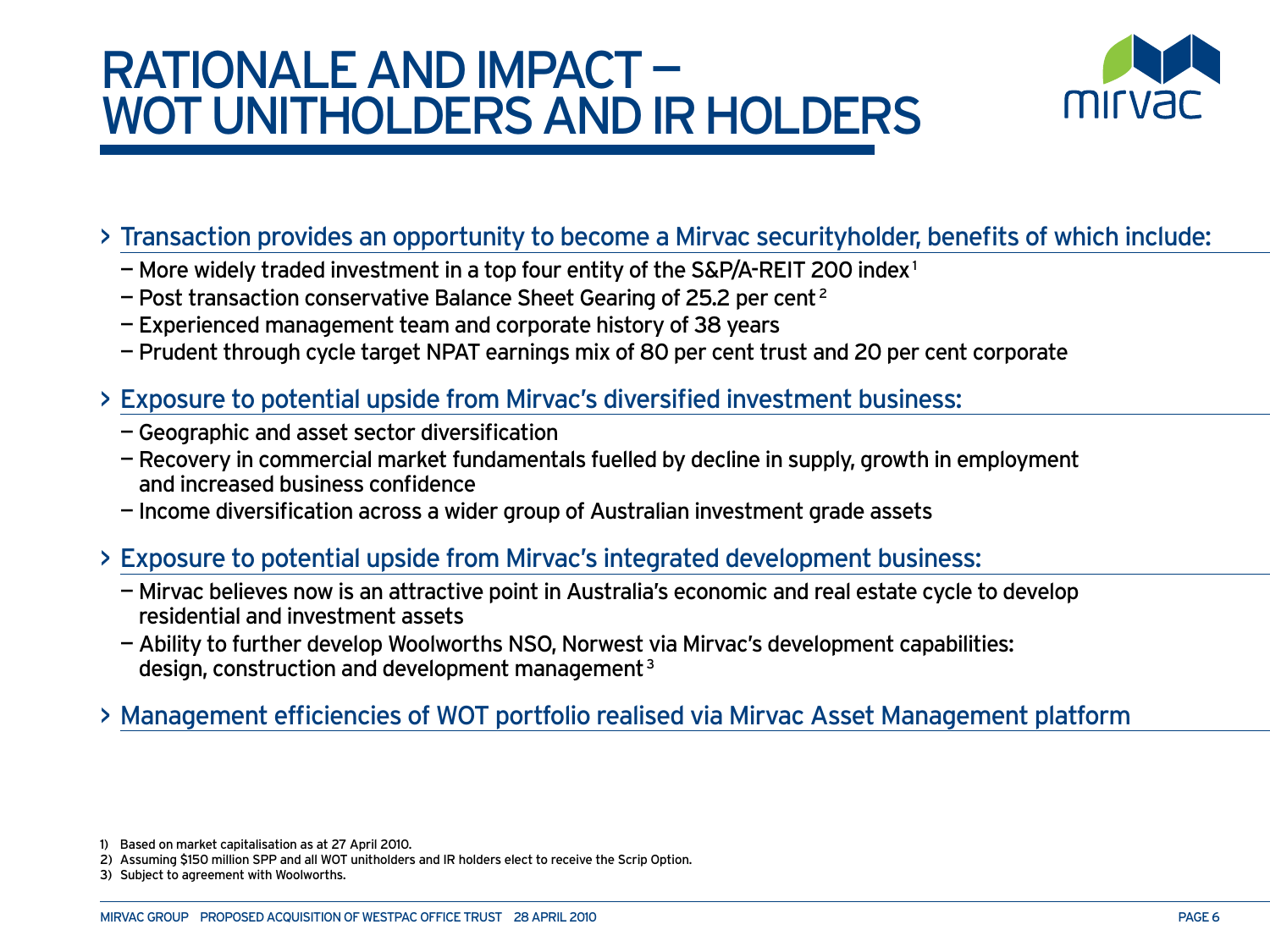## RATIONALE and impact mirvac securityholders



- > Transaction expected to deliver 3.0 per cent<sup>1</sup> EPS accretion to Mirvac Property Trust in FY11<sup>2,3</sup>
- > Acquisition cost savings via the Scheme versus direct acquisition
- > Increases Mirvac's investment portfolio to \$5.7 billion via the acquisition of \$1.1 billion in high quality Australian assets 4
- > Reinforces Mirvac's position as a top four entity of the S&P/A-REIT 200 index 5
- > Management efficiencies of WOT portfolio realised via Mirvac Asset Management platform

### Pro forma transaction impacts<sup>2, 3, 4</sup>



1) Post dilution from 14 April 2010 allotment of securities relating to 7 April 2010 equity raising. This assumes \$500 million raised including full \$150 million from SPP (closes on 6 May 2010).

- 2) Full details of assumptions underlying these calculations will be contained in the Explanatory Memorandum to be provided to WOT unitholders and IR holders on or around 11 June 2010.
- 3) Assumes that all WOT unitholders and IR holders elect to receive the Scrip Option and that Mirvac retires 100 per cent of WOT's debt facilities.
- 4) As at 31 December 2009 pro forma adjusted for WOT and acquisition of 23 Furzer St, Canberra ACT excluding the impact of the sale of Kwinana Hub Shopping Centre, Kwinana WA and 44 Biloela St, Villawood NSW.
- 5) Based on market capitalisation as at 27 April 2010.
- 6) As at 31 December 2009.
- 7) Percentage expressed as the difference between 31 December 2009 gearing and Mirvac pro forma gearing.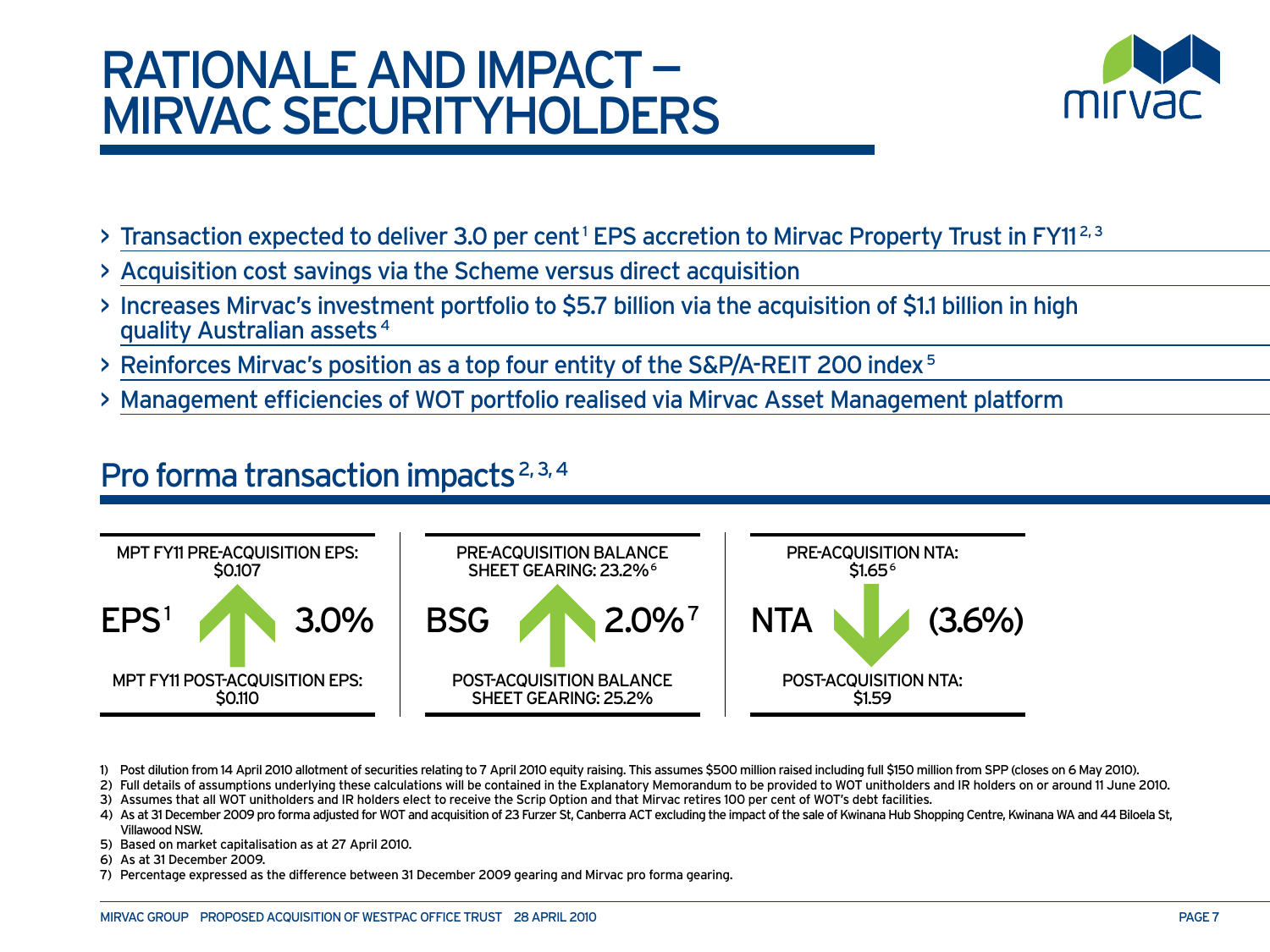## RATIONALE and impact mirvac securityholders



### WOT's portfolio improves the quality of Mirvac's investment portfolio:

- > Acquisition of \$1.1 billion quality CBD and suburban office portfolio<sup>1</sup>
- > Increases secure Australian recurring investment income
- > Approximately 84 per cent<sup>1</sup> of WOT portfolio is A Grade comprising of Westpac Place and Woolworths NSO
- > Blue chip tenants: Westpac, Woolworths, IBM and Honeywell
- > Strong weighted average lease term of 8.9 years 2
- $>$  Highly visible portfolio income growth via structured 3.5 per cent p.a. compound rental reviews  $3$
- > Ability to further develop the \$240 million Woolworths NSO, Norwest via Mirvac's development capabilities: design, construction and development management 4

### WOT's portfolio improves all key metrics of MPT:

|                                               | MPT <sup>5</sup> | <b>WOT</b> | <b>Combined</b> |  |
|-----------------------------------------------|------------------|------------|-----------------|--|
| WALE (by area)                                | 5.8 years        | 8.9 years  | 6.2 years       |  |
| Tenants: Government, listed and multinational | 58.0%            | 94.1%      | 64.7%           |  |
| Occupancy (includes rental guarantee)         | 96.8%            | 99.9%      | 97.2%           |  |
| Weighted average cap rate                     | 7.89%            | 7.39%      | 7.78%           |  |
| FY11 fixed/CPI reviews                        | 93.6%            | 100.0%     | 95.0%           |  |

1) As at 31 December 2009.

2) By area, as at 31 December 2009.

3) Portfolio weighted average.

4) Subject to agreement with Woolworths.

5) As at 31 December 2009 pro forma adjusted for acquisition of 23 Furzer St, Canberra ACT excluding the impact of the sale of Kwinana Hub Shopping Centre, Kwinana WA and 44 Biloela St, Villawood NSW.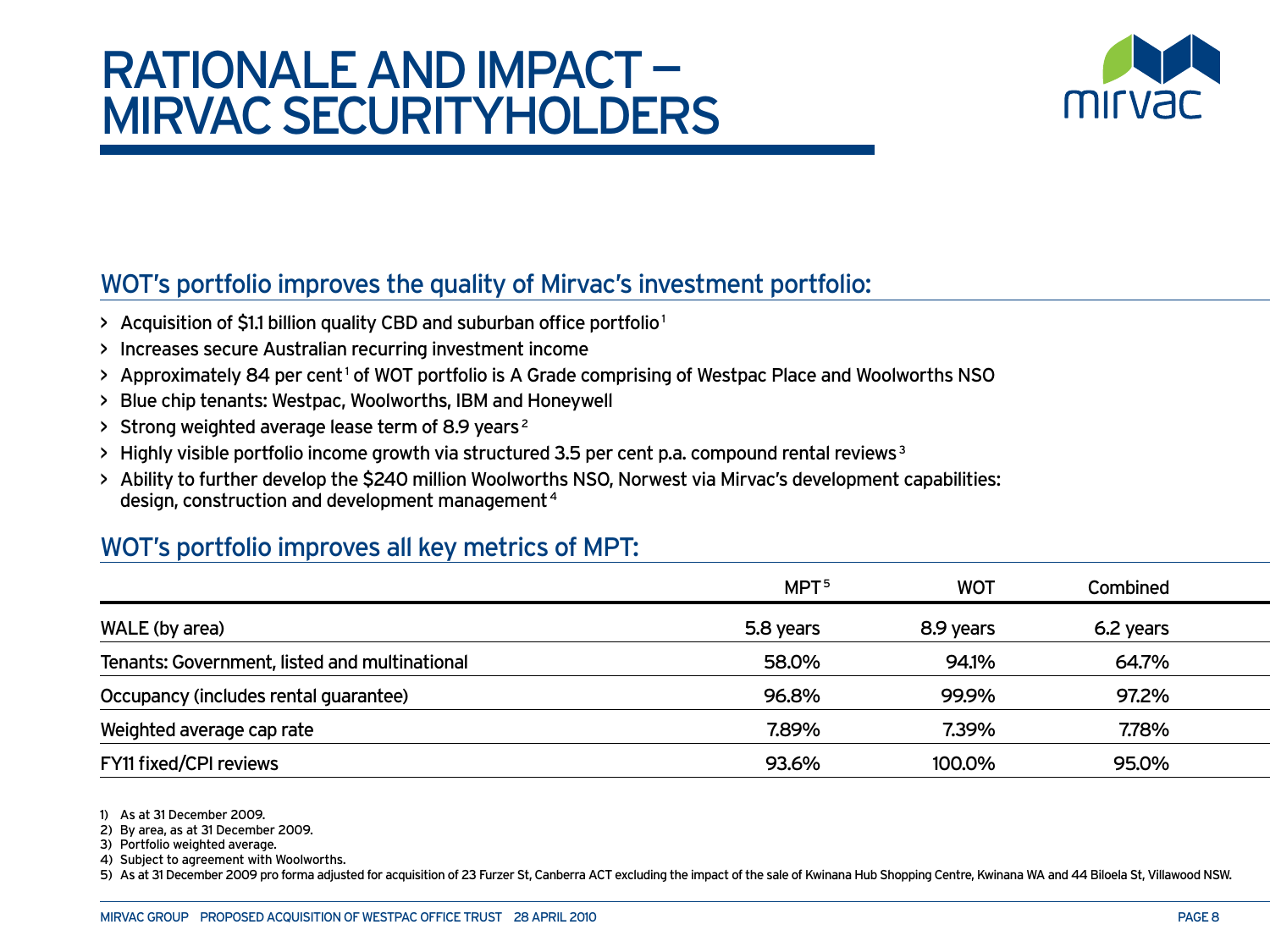## Mirvac property trust post acquisition





- COMMERCIAL 55.7% RETAIL 31.2% **INDUSTRIAL 7.5%**
- INDIRECT PROPERTY INVESTMENTS AND A HOTEL 5.6%

#### Sector diversification (by book value)<sup>1</sup> sector diversification (by book value)<sup>1</sup>



#### Portfolio lease expiry profile (by area)



1) As at 31 December 2009 pro forma adjusted for WOT and acquisition of 23 Furzer St, Canberra ACT excluding the impact of the sale of Kwinana Hub Shopping Centre, Kwinana WA and 44 Biloela St, Villawood NSW.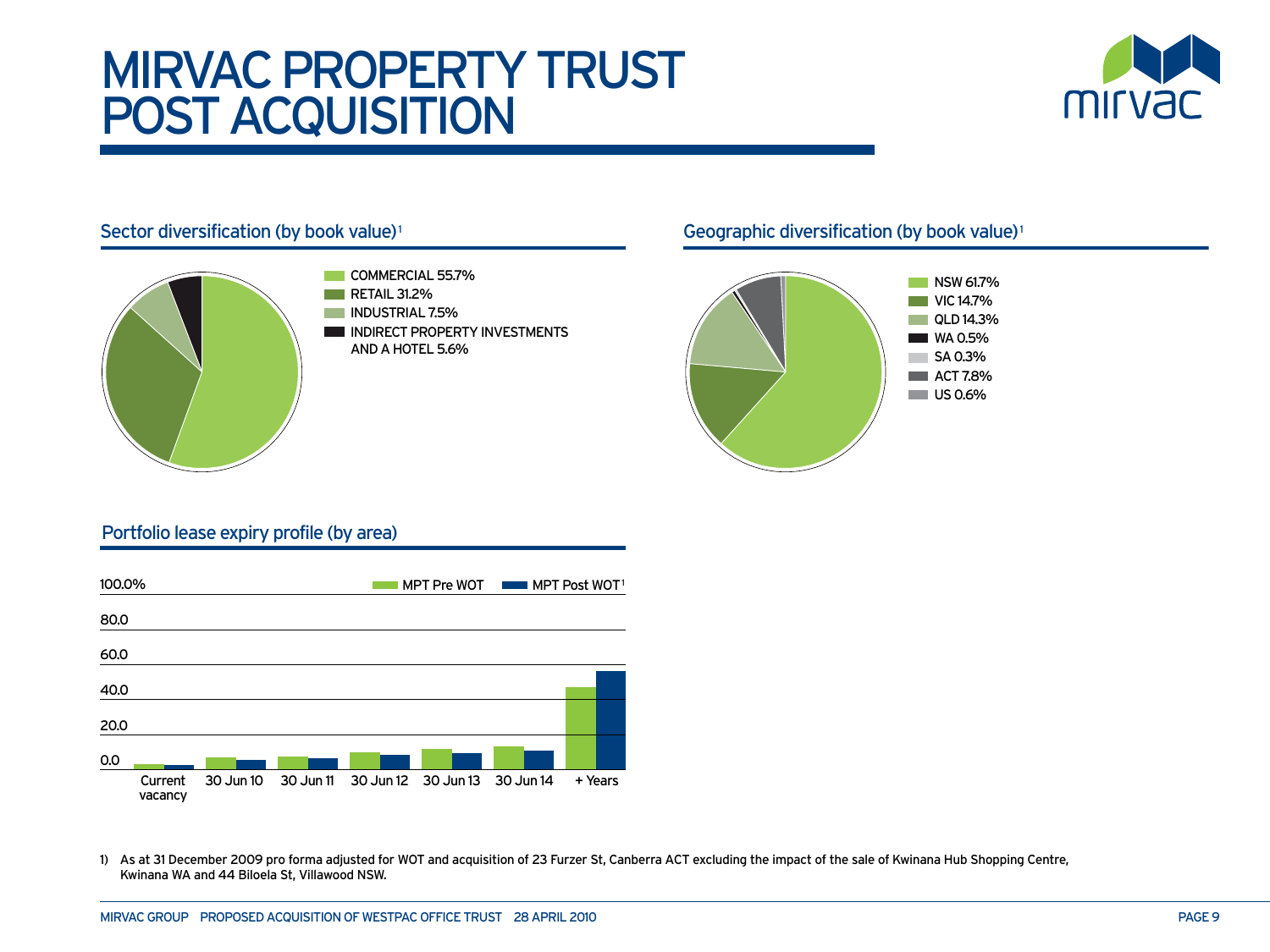## **FUNDING OF THE TRANSACTION**



- > Proposed transaction will be funded by existing cash reserves, undrawn debt facilities and the issue of new Mirvac stapled securities
- > All WOT debt facilities are expected to be repaid by Mirvac on implementation of the Scheme

| <b>Sources</b>                | Sm      | Applications <sup>1</sup> | Şm      |
|-------------------------------|---------|---------------------------|---------|
| Cash                          | 555.0   | <b>Scrip Option</b>       | 414.7   |
| Debt                          | 234.6   | Repayment of WOT debt     | 716.3   |
| New Mirvac stapled securities | 414.7   | <b>Transaction costs</b>  | 73.3    |
| <b>Total sources</b>          | 1,204.3 | <b>Total applications</b> | 1,204.3 |

- > Subsidiaries of Westpac currently hold 7.7 per cent interest in WOT
	- $-$  Westpac has agreed that it will accept the 100 per cent Scrip Offer for this holding<sup>2,3</sup>
	- $-$  Westpac has agreed to retain the Mirvac stapled securities it receives under the Offer for a minimum period of 12 months  $3$
- > Mirvac remains committed to maintaining conservative Balance Sheet Gearing levels and continues the divestment of non-core assets

<sup>1)</sup> Assumes all WOT unitholders and IR holders elect to receive the Scrip Option.

<sup>2)</sup> Excludes interest held by WFML as responsible entity of the Westpac Diversified Property Fund.

<sup>3)</sup> Subject to implementation of the Scheme.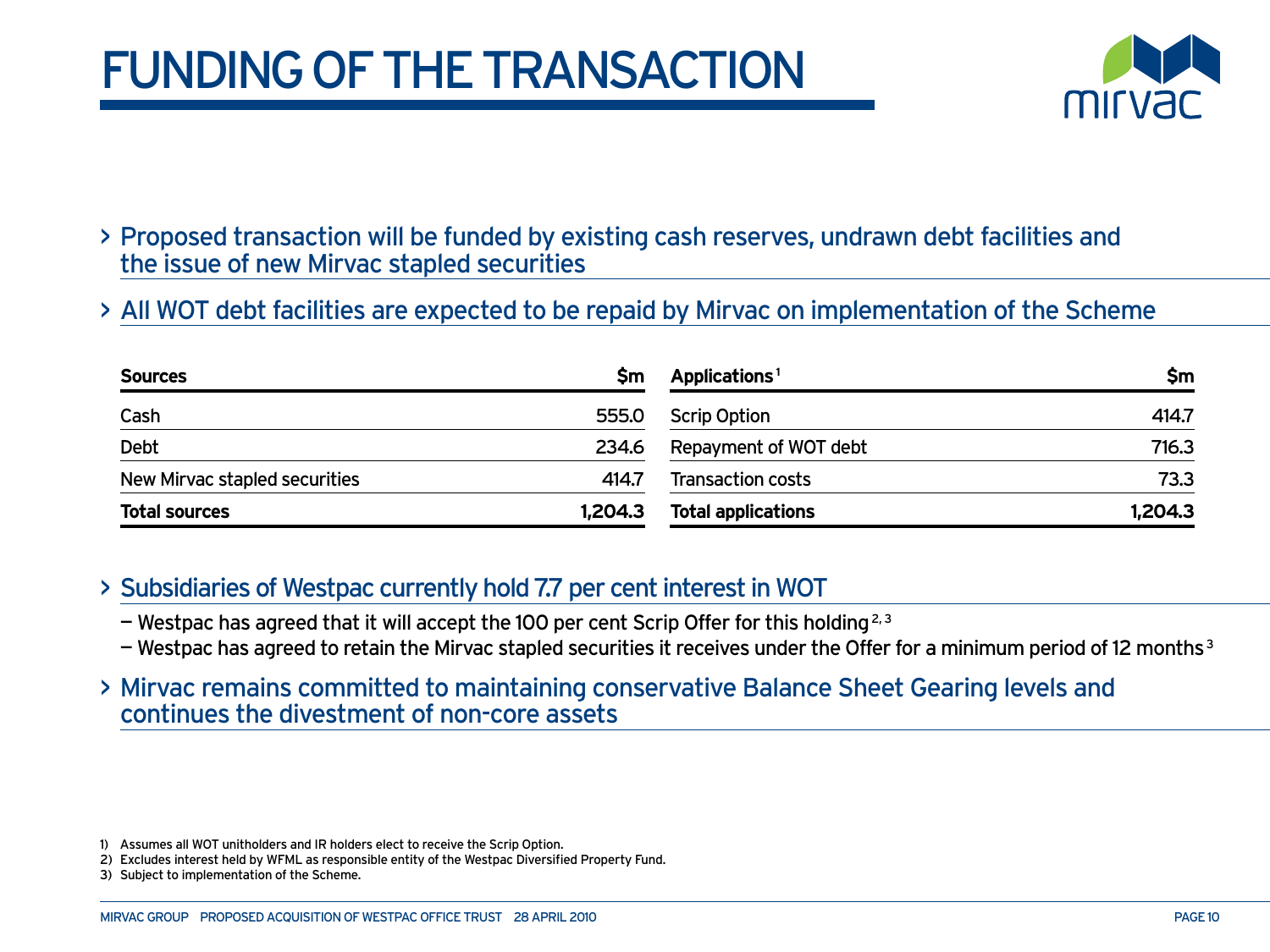## PRO FORMA BALANCE SHEET



|                                                   | <b>Mirvac</b><br>31 Dec 09 | <b>WOT</b><br>31 Dec 09 | Settlement of<br>23 Furzer St.<br>Canberra | <b>MTN</b><br>repayment<br>& issue (net) | \$500 million<br>equity raising <sup>1</sup> | Acquisition<br>of WOT <sup>2, 3, 4</sup> | <b>Mirvac</b><br>Pro forma |  |
|---------------------------------------------------|----------------------------|-------------------------|--------------------------------------------|------------------------------------------|----------------------------------------------|------------------------------------------|----------------------------|--|
|                                                   | $\mathsf{S}$ m             | $\mathsf{S}$ m          | $\mathsf{S}$ m                             | $\mathsf{S}$ m                           | $\mathsf{S}$ m                               | $\mathsf{S}$ m                           | $\mathsf{S}$ m             |  |
| <b>Assets</b>                                     |                            |                         |                                            |                                          |                                              |                                          |                            |  |
| Cash and Cash Equivalents                         | 411.9                      | 16.4                    | (205.2)                                    | (150.0)                                  | 493.6                                        | (555.0)                                  | 11.7                       |  |
| Receivables                                       | 388.7                      | 2.1                     |                                            |                                          |                                              |                                          | 390.8                      |  |
| Inventories                                       | 1.664.1                    |                         |                                            |                                          |                                              |                                          | 1.664.1                    |  |
| <b>Investment Properties</b>                      | 3,993.9                    | 1,105.9                 | 208.7                                      |                                          |                                              | 9.8                                      | 5,318.3                    |  |
| Property Plant and Equipment                      | 336.3                      |                         |                                            |                                          |                                              |                                          | 336.3                      |  |
| Intangible Assets                                 | 56.4                       |                         |                                            |                                          |                                              | 17.8                                     | 74.2                       |  |
| Investments Accounted for Using the Equity Method | 412.6                      |                         |                                            |                                          |                                              |                                          | 412.6                      |  |
| Other Assets                                      | 219.6                      | 22.9                    |                                            |                                          |                                              |                                          | 242.5                      |  |
| <b>Total Assets</b>                               | 7,483.5                    | 1,147.4                 | 3.5                                        | (150.0)                                  | 493.6                                        | (527.4)                                  | 8,450.5                    |  |
| <b>Liabilities</b>                                |                            |                         |                                            |                                          |                                              |                                          |                            |  |
| <b>Borrowings</b>                                 | 1,968.4                    | 714.7                   |                                            | (150.0)                                  |                                              | (480.1)                                  | 2,053.0                    |  |
| <b>Other Liabilities</b>                          | 513.0                      | 28.0                    | 3.5                                        |                                          |                                              | (15.6)                                   | 528.9                      |  |
| <b>Total Liabilities</b>                          | 2,481.5                    | 742.7                   | 3.5                                        | (150.0)                                  |                                              | (495.7)                                  | 2,581.9                    |  |
| <b>Net Assets</b>                                 | 5,002.1                    | 404.7                   |                                            |                                          | 493.6                                        | (31.7)                                   | 5,868.6                    |  |
| <b>Total Equity</b>                               | 5,002.1                    | 404.7                   |                                            |                                          | 493.6                                        | (31.7)                                   | 5,868.6                    |  |
| NTA Per Security                                  | \$1.65                     | \$0.84                  |                                            |                                          |                                              |                                          | \$1.59                     |  |
| <b>Balance Sheet Gearing</b>                      | 23.2%                      |                         |                                            |                                          |                                              |                                          | 25.2%                      |  |
| Covenant Gearing                                  | 33.4%                      |                         |                                            |                                          |                                              |                                          | 30.8%                      |  |

1) Assumes full participation in the SPP — the Explanatory Memorandum will reflect the actual outcome of the SPP which closes on 6 May 2010.

2) Assumes 100 per cent Scrip Option take-up.

3) Assumes cash collateralisation and restructure of the CMBS with no future recourse to Mirvac. If this proposed restructure can be implemented, details will be included in the Explanatory Memorandum to be lodged with ASIC, if the restructure does not eventuate cash and borrowings would both increase by \$505 million.

4) Assumes that a \$15 million payment for, among other things, management rights to Westpac is written off. Any variation to this will be dealt with in the Explanatory Memorandum to be released on or around 11 June 2010.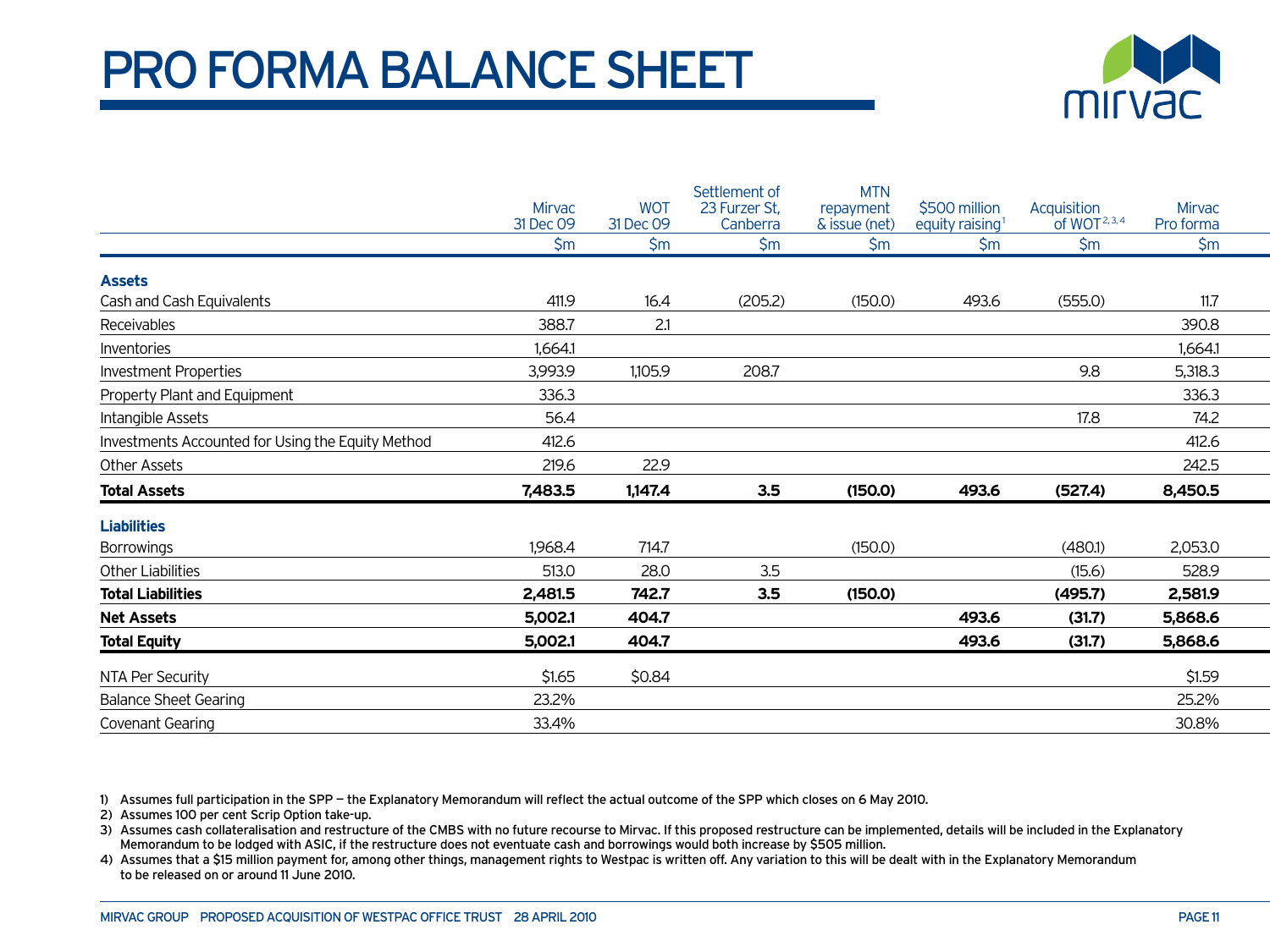

| Announcement of transaction              | <b>28 April 2010</b> |
|------------------------------------------|----------------------|
| <b>Explanatory Memorandum available</b>  | <b>11 June 2010</b>  |
| WOT unitholder meeting to approve Scheme | <b>13 July 2010</b>  |
| Implementation date                      | <b>21 July 2010</b>  |

#### All dates are indicative only and are subject to change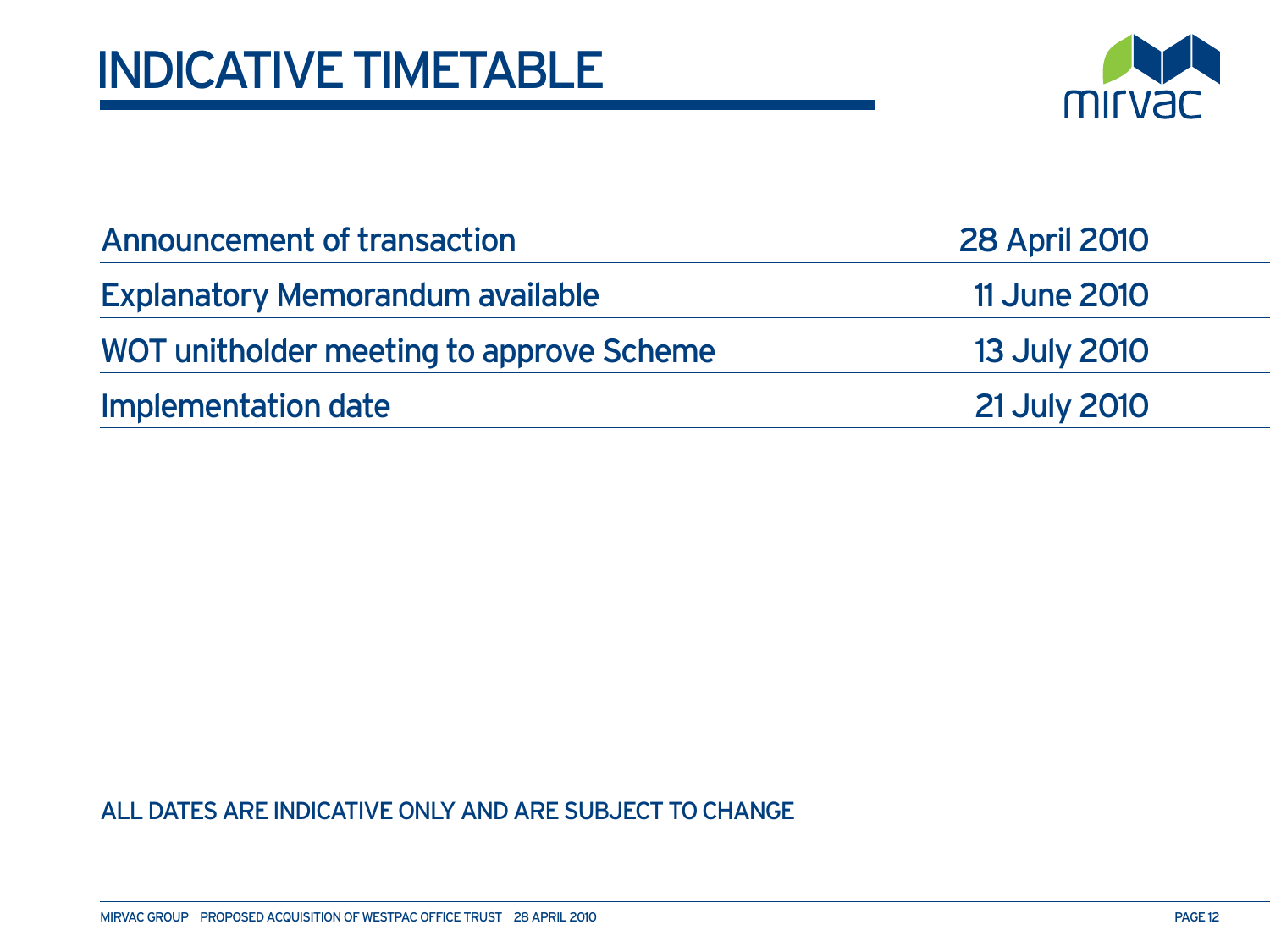# key conditions of the offer



- > Independent expert report concluding the Scheme is fair and reasonable and in the best interests of WOT unitholders and IR holders
- > WOT unitholder approval
- > No Mirvac / WOT prescribed events and / or material adverse changes
- > Certain regulatory approvals and modifications are obtained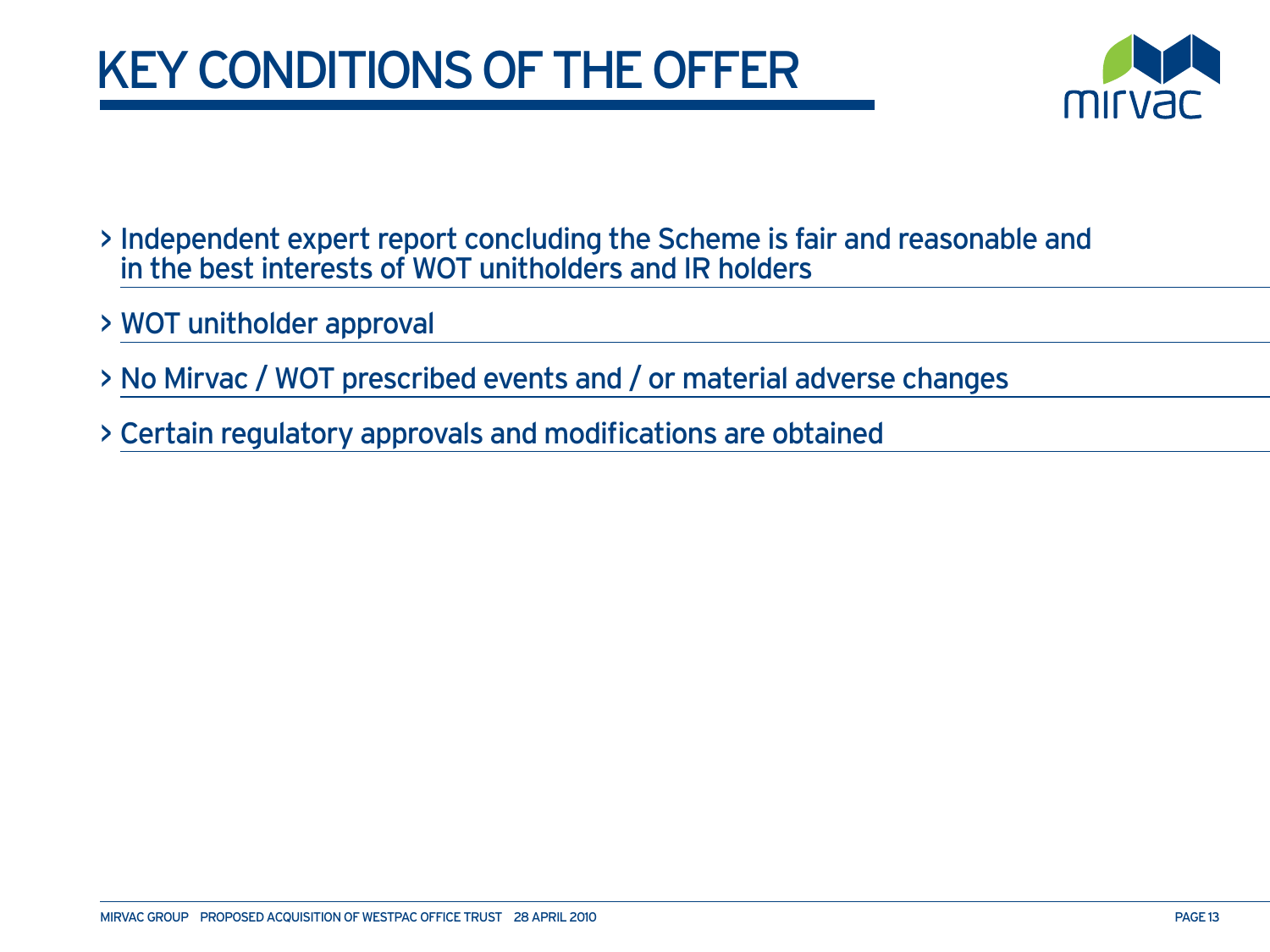## summary of key risks



#### Mirvac specific risks

- > Funding
- > Market price
- > Credit ratings
- > Refinancing requirements
- > Interest rates
- > Debt covenants
- > Realisation of assets
- > Investment in funds and joint ventures
- > Employees
- > Customers
- > Counterparty / credit
- > Fixed nature of significant costs
- > Forward looking statements and financial forecasts
- > Change in value and income of investment properties
- > Acquisitions
- > Development
- > Litigation and disputes
- > Occupational Health and Safety

#### General risks

- > General economic conditions
- > Regulatory issues and changes in law
- > Unemployment rate
- > Inflation and construction costs
- > Property market risks
- > Competition
- > Insurance
- > Environmental matters
- > Taxation implications
- > Changes in accounting policy

#### Further details on each of the key risks will be set out in the Explanatory Memorandum provided by WFML as part of the Offer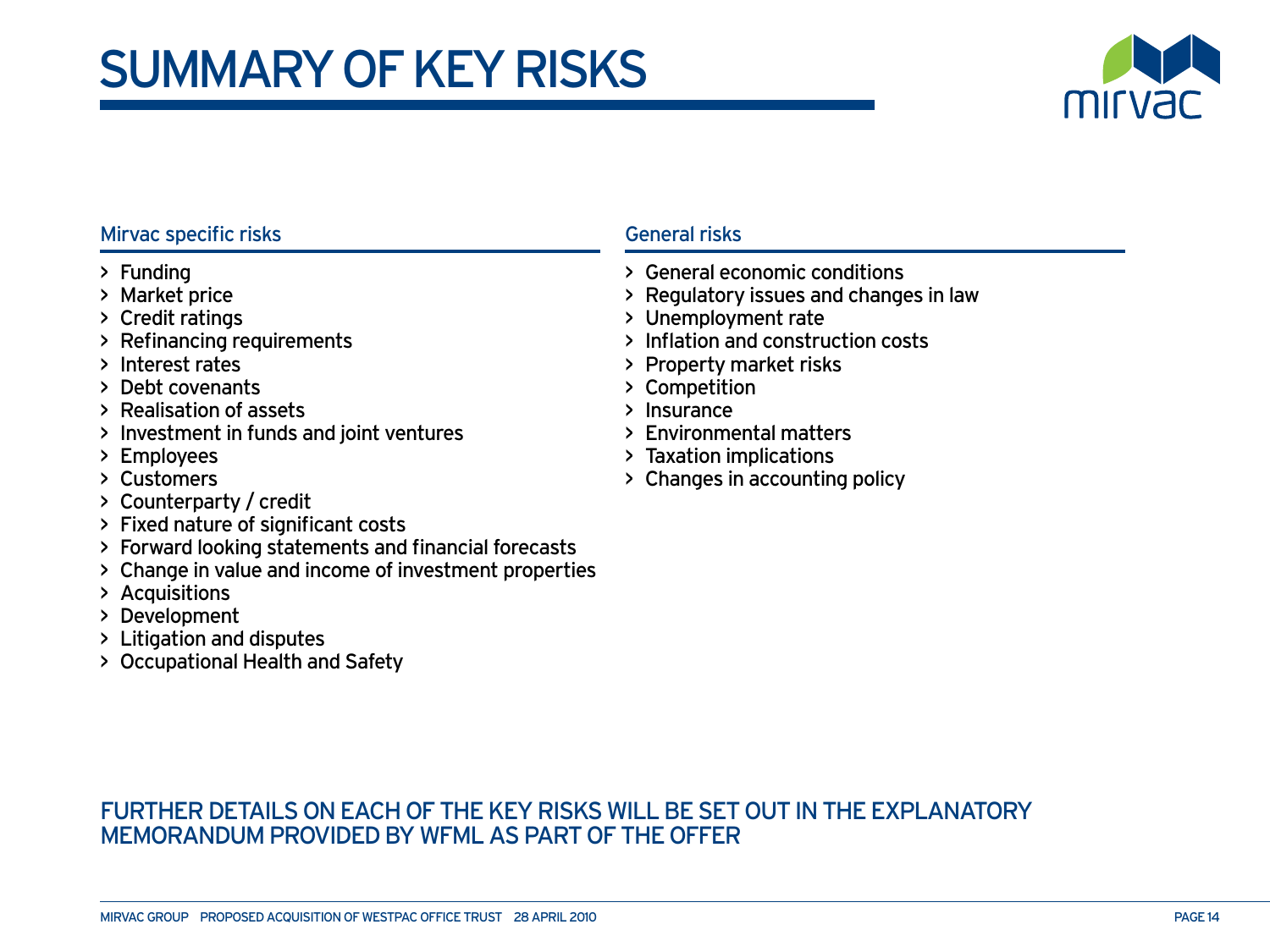



| <b>Term</b>                   | <b>Meaning</b>                                                                                                                                     |
|-------------------------------|----------------------------------------------------------------------------------------------------------------------------------------------------|
| \$                            | All dollar values are in Australian dollars                                                                                                        |
| <b>ASX</b>                    | Australian Securities Exchange or ASX Limited or the financial market which it operates as the case requires                                       |
| <b>BSG</b>                    | Balance Sheet Gearing (total interest bearing debt less cash after cross currency interest rate swaps/total tangible assets less cash)             |
| <b>Cash Option</b>            | Consideration valued at \$0.86 per WOT unit, subject to a cap of \$200 million                                                                     |
| <b>Covenant Gearing</b>       | Total liabilities/total tangible assets                                                                                                            |
| <b>CMBS</b>                   | <b>Commercial Mortgage Backed Securities</b>                                                                                                       |
| <b>CPI</b>                    | <b>Consumer Price Index</b>                                                                                                                        |
| <b>DPS</b>                    | Distribution per stapled security                                                                                                                  |
| <b>EPS</b>                    | Earnings per stapled security                                                                                                                      |
| <b>Explanatory Memorandum</b> | Document to be provided to Westpac Office Trust unitholders and IR holders on or around 11 June 2010                                               |
| FY                            | Financial year (1 July to 30 June)                                                                                                                 |
| IR                            | <b>Instalment Receipts</b>                                                                                                                         |
| Mirvac or Group               | Mirvac Group                                                                                                                                       |
| <b>MPT</b>                    | <b>Mirvac Property Trust</b>                                                                                                                       |
| <b>MTN</b>                    | Medium Term Note                                                                                                                                   |
| <b>NPAT</b>                   | Net Profit After Tax                                                                                                                               |
| <b>NTA</b>                    | Net Tangible Assets                                                                                                                                |
| Offer                         | An offer to acquire all of the units and IRs in WOT                                                                                                |
| p.a.                          | Per annum                                                                                                                                          |
| <b>Scrip Option</b>           | Mirvac scrip consideration at a ratio of 0.597 Mirvac stapled securities for every one WOT unit held or one Mirvac IR for every 0.597 WOT IRs held |
| Scheme                        | The arrangement under which Mirvac acquires all of the WOT units and IRs reguiring WOT unitholder approval                                         |
| Securityholder                | A person who holds a Stapled Security                                                                                                              |
| <b>SPP</b>                    | Security Purchase Plan which closes on 6 May 2010                                                                                                  |
| <b>Stapled Security</b>       | A Stapled Security consists of one share in Mirvac Limited and one unit in Mirvac Property Trust                                                   |
| <b>VWAP</b>                   | Volume Weighted Average Price                                                                                                                      |
| <b>WALE</b>                   | Weighted Average Lease Expiry                                                                                                                      |
| Westpac                       | <b>Westpac Banking Corporation</b>                                                                                                                 |
| <b>WFML</b>                   | <b>Westpac Funds Management Limited</b>                                                                                                            |
| <b>WOT</b>                    | <b>Westpac Office Trust</b>                                                                                                                        |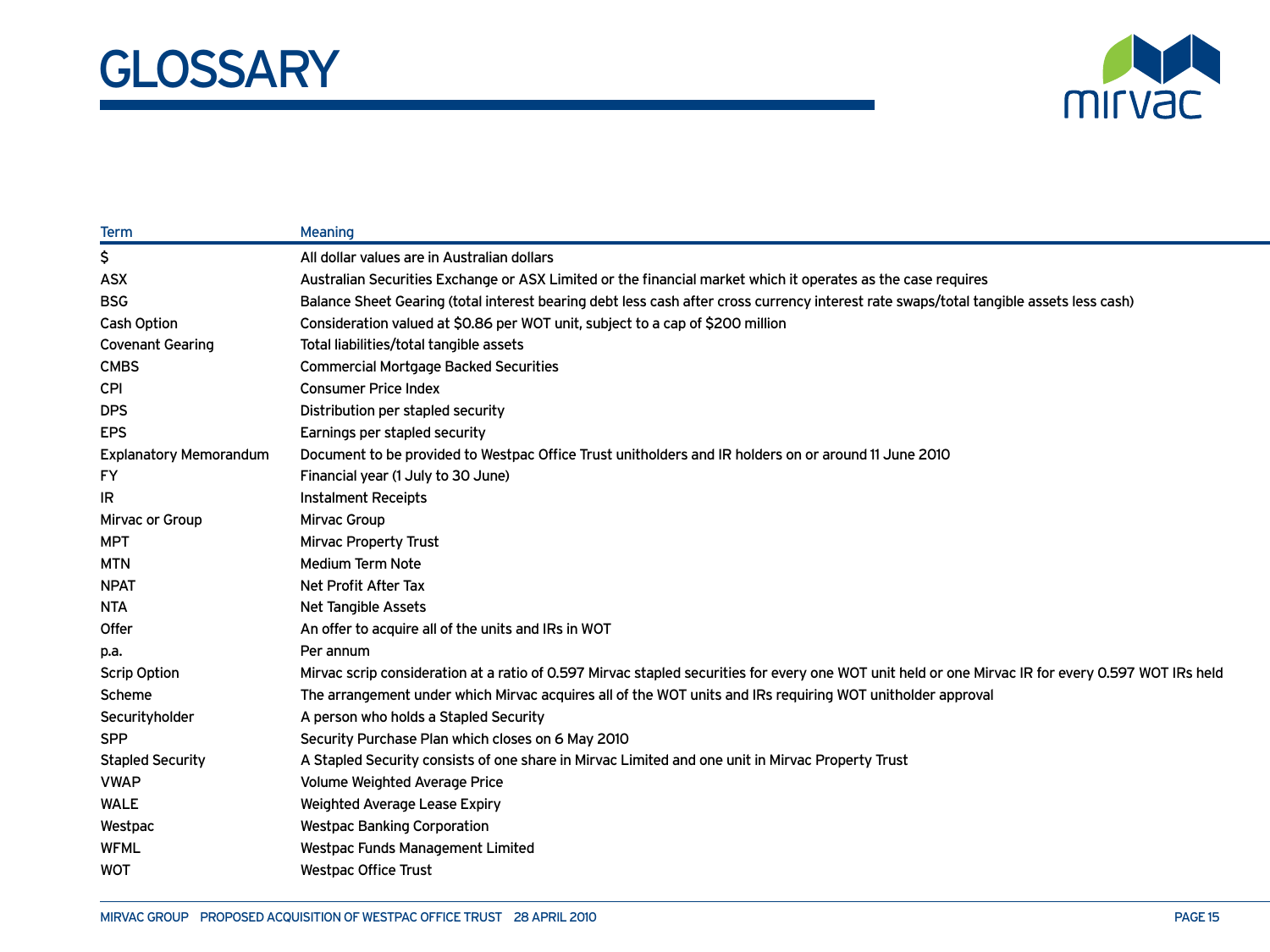





MIRVAC GROUP PROPOSED ACQUISITION OF WESTPAC OFFICE TRUST 28 APRIL 2010 **page 16** and the state of the state of the state 16 and the state 16 and the state 16 and the state 16 and the state 16 and the state 16 and the stat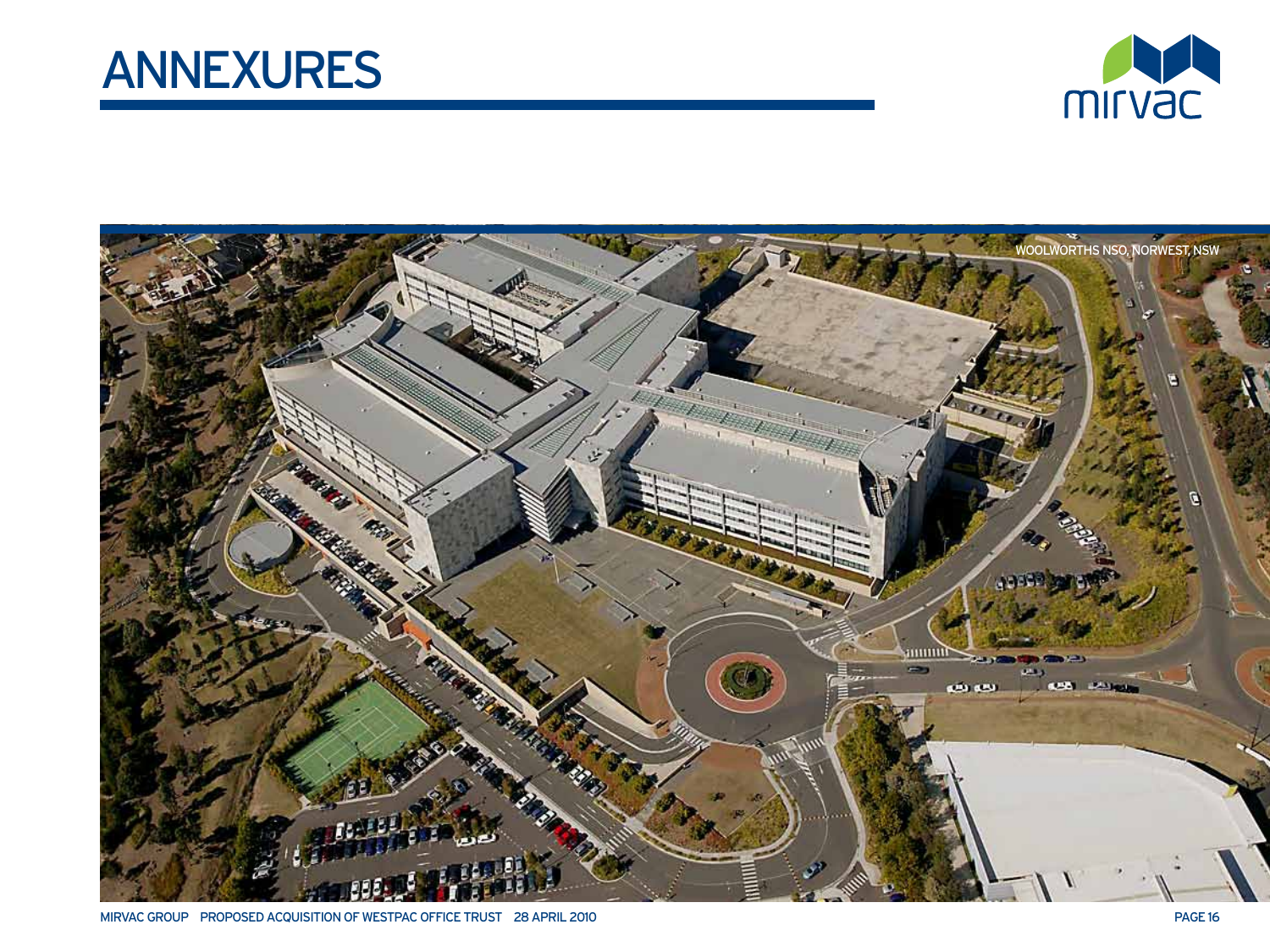### westpac office trust (ASX:WOT) Portfolio valuation summary AT 31 DECEMBER 2009<sup>1</sup>



| <b>Property</b>                                | <b>Tenant</b>     | Per cent of<br>portfolio | <b>Book value</b><br>Şm | Cap rate | Net office<br>passing<br>rent | Net office<br>market<br>rent                                        | WALE <sup>2</sup> |
|------------------------------------------------|-------------------|--------------------------|-------------------------|----------|-------------------------------|---------------------------------------------------------------------|-------------------|
|                                                |                   |                          |                         |          |                               |                                                                     |                   |
| Westpac Place, 275 Kent Street, Sydney NSW     | Westpac           | 63.3%                    | \$720.00                | 7.00%    | \$608 sqm \$608 sqm           |                                                                     | 8.5 yrs           |
| Woolworths NSO, Norwest, NSW                   | <b>Woolworths</b> | 21.1%                    | \$240.00                | 7.75%    |                               | $$298$ sqm $$295$ sqm                                               | 10.8 yrs          |
| 55 Coonara Avenue, Pennant Hills, NSW          | <b>IBM</b>        | 8.5%                     | \$96.25                 | 8.50%    |                               | $$265$ sqm $$265$ sqm                                               | 5.7 yrs           |
| 19 Corporate Drive, Cannon Hill, QLD           | Honeywell         | 2.0%                     | \$23.00                 | 9.00%    | $$343$ sqm                    | \$315 sqm                                                           | 5.0 yrs           |
| 33 Corporate Drive, Cannon Hill, QLD           | Westpac           | 1.6%                     | \$17.75                 | 8.75%    |                               | $$326$ sqm $$334$ sqm                                               | $4.9$ yrs         |
| 50-60 Talavera Road, Macquarie Park, NSW (50%) | Westpac           | 2.0%                     | \$22.25                 | 7.50%    | $$323$ sqm                    | \$266 sqm                                                           | 15.0 yrs          |
| 1 Hugh Cairns Avenue, Bedford Park, SA         | Westpac           | 1.6%                     | \$17.80                 | 9.00%    |                               | $$268$ sqm $$268$ sqm                                               | 9.8 yrs           |
| <b>Total</b>                                   |                   | 100%                     | \$1,137.05              |          |                               | $7.39\%$ <sup>3</sup> \$493 sqm <sup>3</sup> \$491 sqm <sup>3</sup> | 8.7 $Vrs^3$       |

1) Reproduced from the WOT Half Year Results presentation 31 December 2009 that is publicly available. WFML was not involved in the preparation of this presentation. To the extent possible by law, Mirvac does not accept any liability for and makes no representation or warranty as to the accuracy or completeness of information about the portfolio value of the WOT.

2) By income.

3) Totals calculated on a weighted average basis.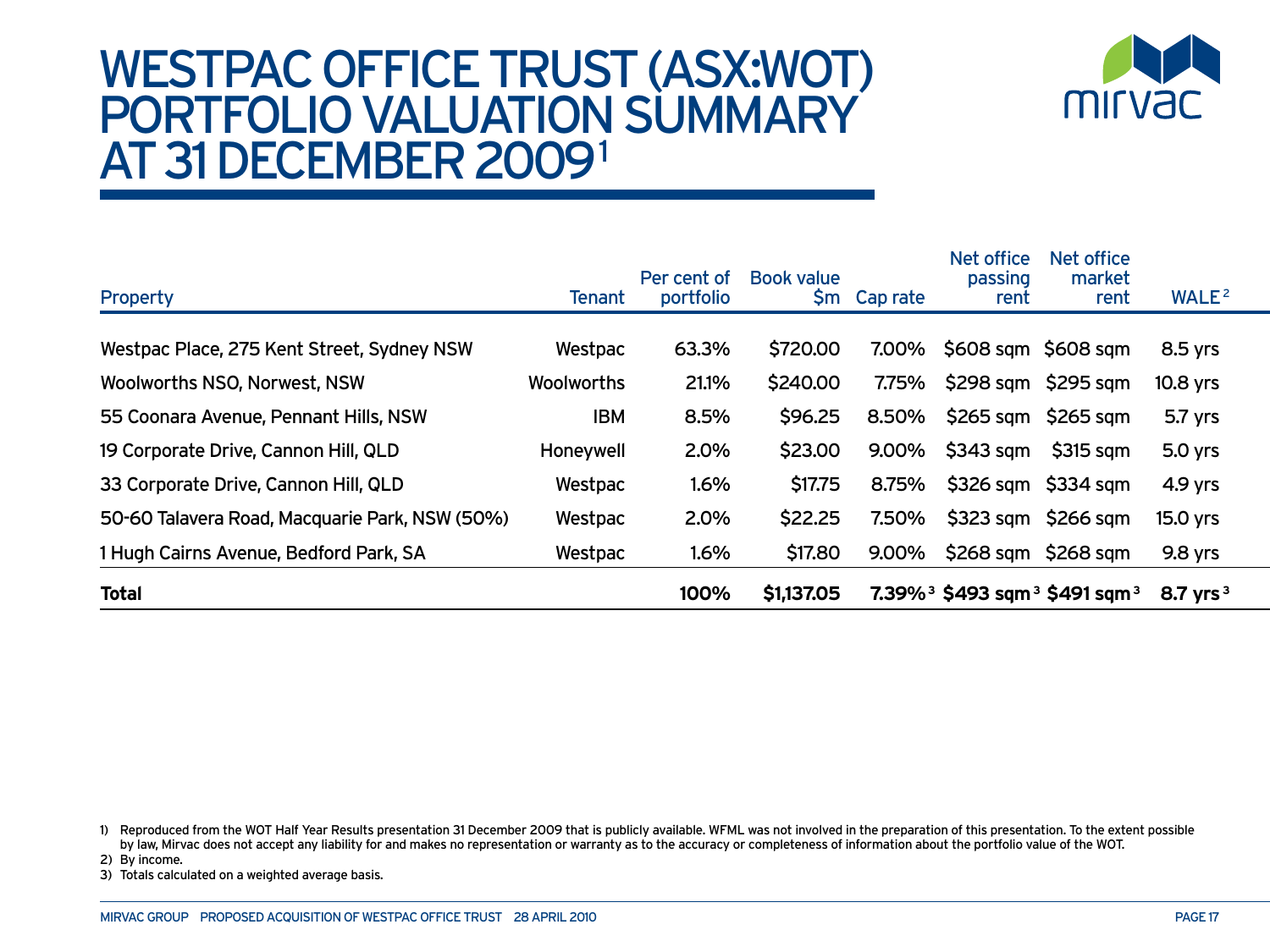## acquisition Funding sensitivity



|                                                  | <b>FY11 MPT</b><br>$EPS1$ accretion | <b>NTA</b> | <b>Balance Sheet</b><br><b>Gearing</b> | Covenant<br><b>Gearing</b> |
|--------------------------------------------------|-------------------------------------|------------|----------------------------------------|----------------------------|
| 100% scrip take-up, assuming full SPP            | 3.0%                                | \$1.59     | 25.2%                                  | 30.8%                      |
| \$200m cash and scrip take-up, assuming full SPP | 2.6%                                | \$1.60     | 27.6%                                  | 33.2%                      |
| 100% scrip take-up, assuming no SPP              | $1.6\%$                             | \$1.60     | 27.0%                                  | 32.6%                      |
| \$200m cash and scrip take-up, assuming no SPP   | 1.2%                                | \$1.60     | 29.4%                                  | 35.0%                      |

1) Post dilution from 14 April 2010 allotment of securities relating to 7 April 2010 equity raising.